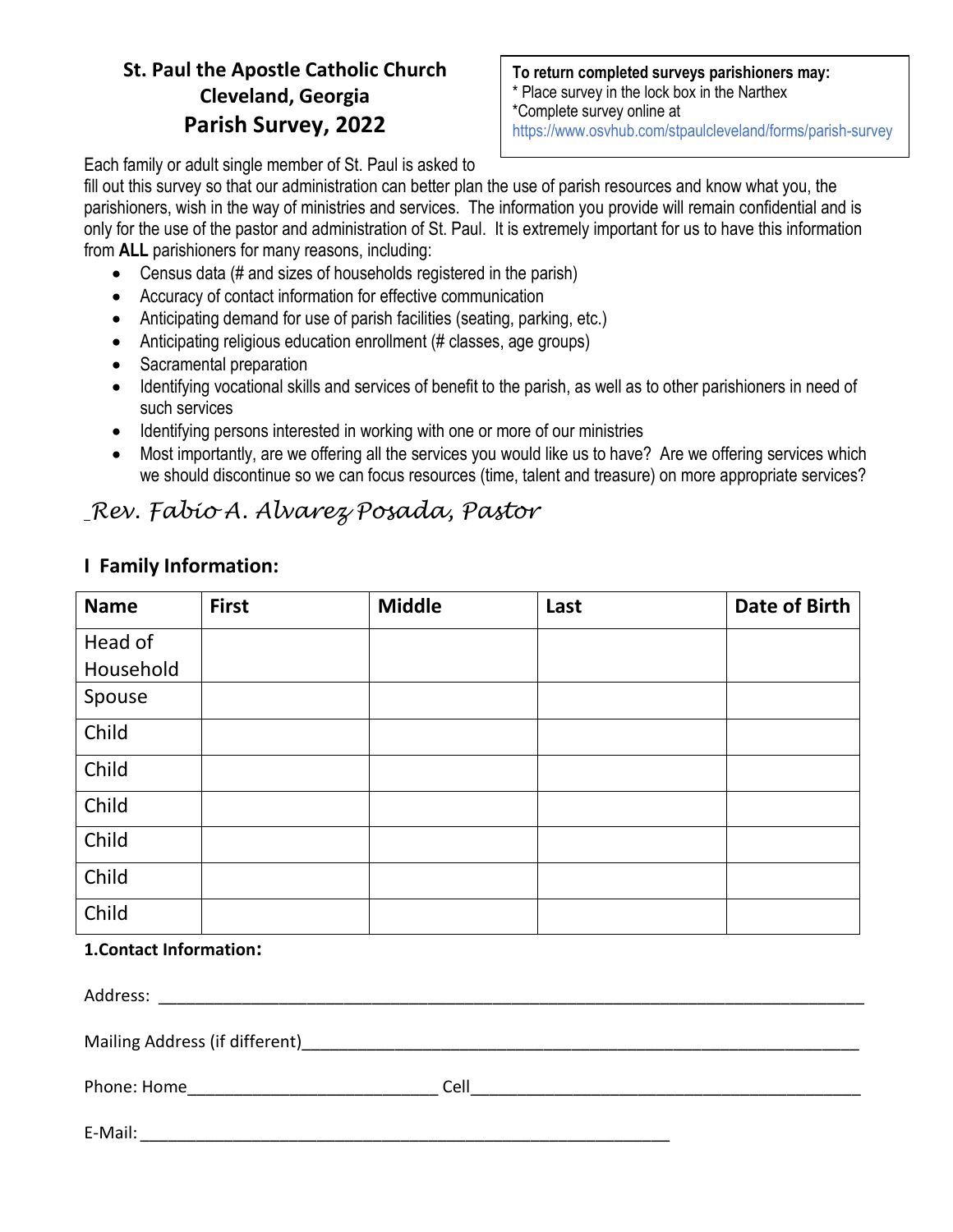**2.Other person(s) in your household who attend Mass with you or your family :**

| 3. What schools do the children in your family attend?                                                                                                                                                             |
|--------------------------------------------------------------------------------------------------------------------------------------------------------------------------------------------------------------------|
|                                                                                                                                                                                                                    |
| <b>Il Parish Participation</b><br>1. When did you (and your family) begin attending Mass and participating in St. Paul's parish life?                                                                              |
| 2. Approximately how many miles do you live from St. Paul? ____________                                                                                                                                            |
| 3. What Mass do you usually attend? (check one):<br>Saturday vigil _________ Sunday 8 a.m. _________ 10 a.m. _______ 12:30 p.m. ______                                                                             |
| 4. Do you (and your family) usually attend weekday Mass at St. Paul? Yes_____ No _____                                                                                                                             |
| 5. Do you and/or members of your family participate in ministries at St. Paul? Yes _____ No______                                                                                                                  |
|                                                                                                                                                                                                                    |
| 6. Are there other ministries that you or members of your family would be interested in joining?<br>Yes_______ No_______ If yes, please list below; you will be contacted by the ministry leader:                  |
| 7. Do you and/or your family attend or otherwise participate in parish meetings and celebrations?<br>$Yes \_ No \_$                                                                                                |
| 8. Would you or your family members like to help with one or more of the Parish events or programs?<br>$Yes$ No $\_\_\_\_\$<br>If "Yes", which programs or events would you be willing to help with in the future? |

\_\_\_\_\_\_\_\_\_\_\_\_\_\_\_\_\_\_\_\_\_\_\_\_\_\_\_\_\_\_\_\_\_\_\_\_\_\_\_\_\_\_\_\_\_\_\_\_\_\_\_\_\_\_\_\_\_\_\_\_\_\_\_\_\_\_\_\_\_\_\_\_\_\_\_\_\_\_\_\_\_\_\_\_

(For example: Fall Festival, Cinco de Mayo Festival, Parish Mission, etc.)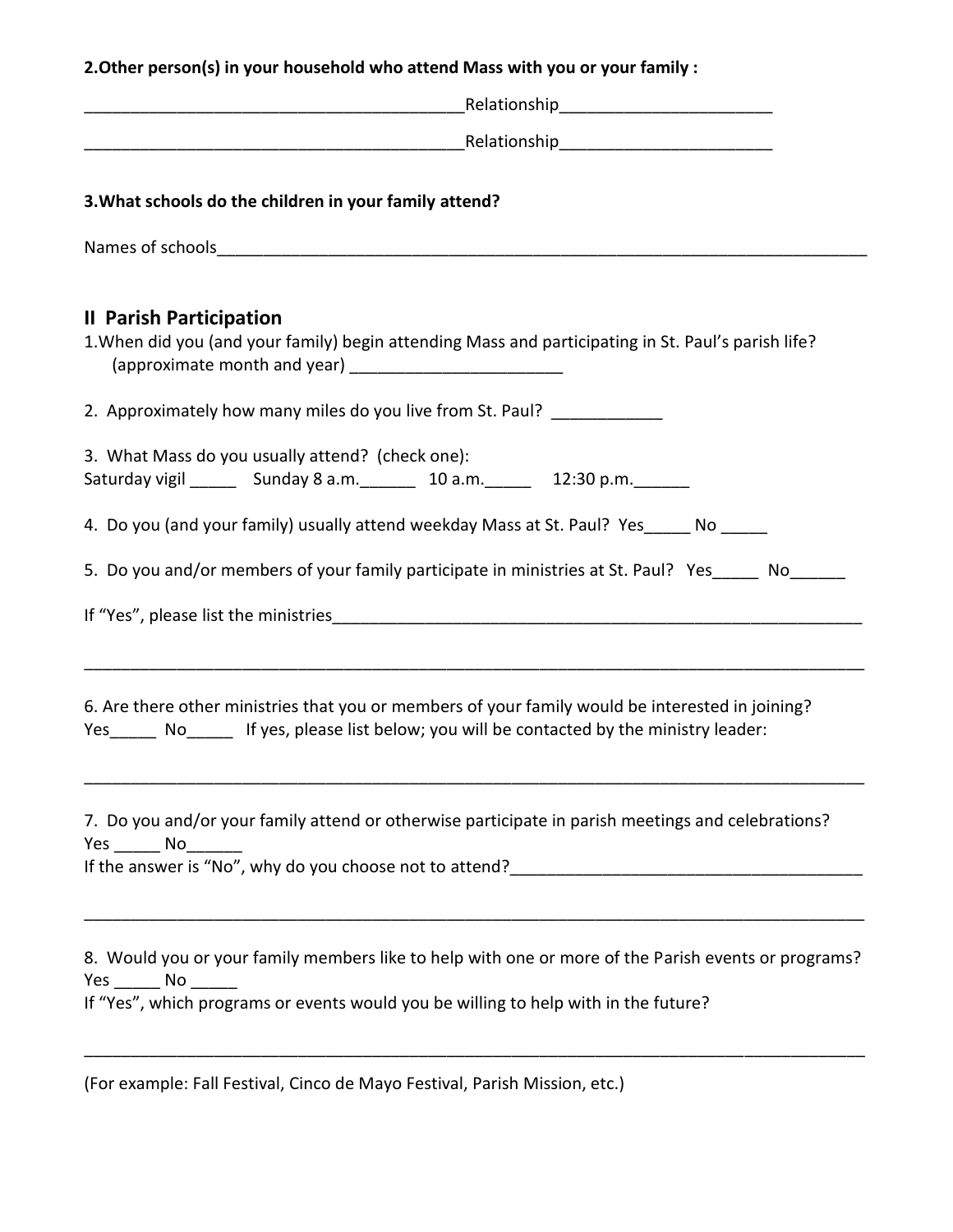9. What ministries, parish services, programs or events not currently offered by the parish would you like to see established?

\_\_\_\_\_\_\_\_\_\_\_\_\_\_\_\_\_\_\_\_\_\_\_\_\_\_\_\_\_\_\_\_\_\_\_\_\_\_\_\_\_\_\_\_\_\_\_\_\_\_\_\_\_\_\_\_\_\_\_\_\_\_\_\_\_\_\_\_\_\_\_\_\_\_\_\_\_\_\_\_\_\_\_\_

\_\_\_\_\_\_\_\_\_\_\_\_\_\_\_\_\_\_\_\_\_\_\_\_\_\_\_\_\_\_\_\_\_\_\_\_\_\_\_\_\_\_\_\_\_\_\_\_\_\_\_\_\_\_\_\_\_\_\_\_\_\_\_\_\_\_\_\_\_\_\_\_\_\_\_\_\_\_\_\_\_\_\_\_

\_\_\_\_\_\_\_\_\_\_\_\_\_\_\_\_\_\_\_\_\_\_\_\_\_\_\_\_\_\_\_\_\_\_\_\_\_\_\_\_\_\_\_\_\_\_\_\_\_\_\_\_\_\_\_\_\_\_\_\_\_\_\_\_\_\_\_\_\_\_\_\_\_\_\_\_\_\_\_\_\_\_\_\_

\_\_\_\_\_\_\_\_\_\_\_\_\_\_\_\_\_\_\_\_\_\_\_\_\_\_\_\_\_\_\_\_\_\_\_\_\_\_\_\_\_\_\_\_\_\_\_\_\_\_\_\_\_\_\_\_\_\_\_\_\_\_\_\_\_\_\_\_\_\_\_\_\_\_\_\_\_\_\_\_\_\_\_\_

10. What suggestions, if any, do you and/or family members have with regard to improving or otherwise changing our parish worship and ministries?

#### **III. Time and Talent**

1. What skills do you and/or family members have that could help the parish?

Examples are accounting, appliance installation and repair, electrical, baking and cooking, floral arranging, carpentry , cabinet, trim and wood working, carpet and flooring, computer programming and/or repair, construction, hair styling and make-up, furniture and equipment inventory management, heating and air-conditioning, gutter installation and cleaning, plumbing, glass work, yard maintenance and plant care, painting, roofing, sewing, typing, wardrobe management, security systems, lock and door maintenance, and brick, concrete and stone masonry, healthcare practitioner, English language teacher, et al.

2. Are there any other skills, work talents or time you would like to help the parish with? (Examples would be teaching classes, washing and ironing altar linens, serving at receptions, or any of the ministries that you would like to know more about in the future? Yes \_\_\_\_No

\_\_\_\_\_\_\_\_\_\_\_\_\_\_\_\_\_\_\_\_\_\_\_\_\_\_\_\_\_\_\_\_\_\_\_\_\_\_\_\_\_\_\_\_\_\_\_\_\_\_\_\_\_\_\_\_\_\_\_\_\_\_\_\_\_\_\_\_\_\_\_\_\_\_\_\_

\_\_\_\_\_\_\_\_\_\_\_\_\_\_\_\_\_\_\_\_\_\_\_\_\_\_\_\_\_\_\_\_\_\_\_\_\_\_\_\_\_\_\_\_\_\_\_\_\_\_\_\_\_\_\_\_\_\_\_\_\_\_\_\_\_\_\_\_\_\_\_\_\_\_\_\_

\_\_\_\_\_\_\_\_\_\_\_\_\_\_\_\_\_\_\_\_\_\_\_\_\_\_\_\_\_\_\_\_\_\_\_\_\_\_\_\_\_\_\_\_\_\_\_\_\_\_\_\_\_\_\_\_\_\_\_\_\_\_\_\_\_\_\_\_\_\_\_\_\_\_\_\_

\_\_\_\_\_\_\_\_\_\_\_\_\_\_\_\_\_\_\_\_\_\_\_\_\_\_\_\_\_\_\_\_\_\_\_\_\_\_\_\_\_\_\_\_\_\_\_\_\_\_\_\_\_\_\_\_\_\_\_\_\_\_\_\_\_\_\_\_\_\_\_\_\_\_\_\_

Please List: **Example 2018** 

3. Would you be willing and able (with your own transportation) to occasionally visit the elderly shutin or chronically ill members of the parish and take them the Holy Eucharist and (in some cases) a prepared meal or food treat such as cookies or a small cake? Yes Mo Figundecided, would you like more information about this care ministry? Yes \_\_\_\_\_No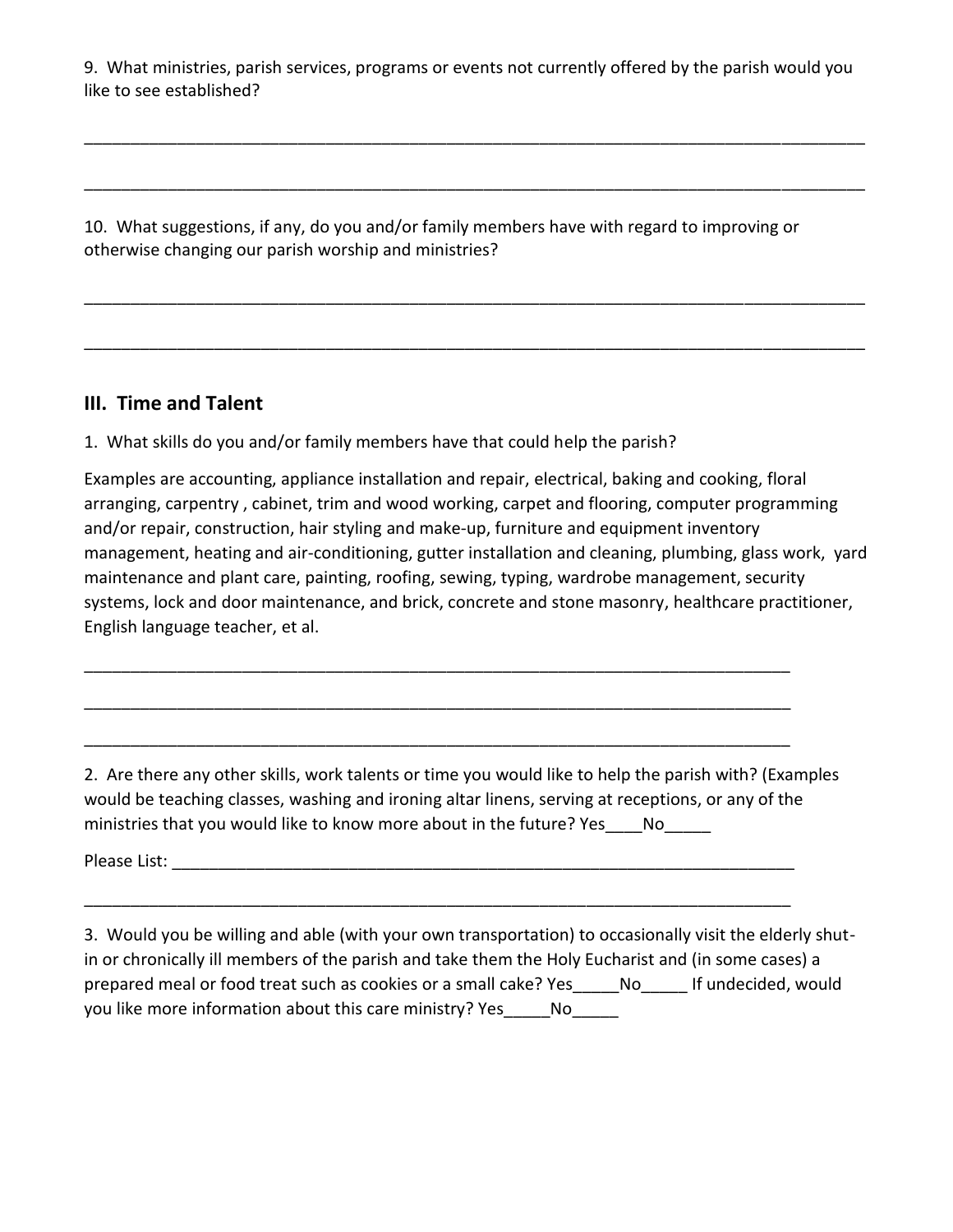## **Saint Paul the Apostle Parish Ministries/ Ministerios Parroquiales San Pablo Apóstol**

#### **ADMINISTRATION**

Finance Council **Stewardship** 

#### **LITURGICAL MINISTRIES**

Altar Guild Extraordinary Ministers of the Eucharist Altar Servers Lectors Choir Ushers Adoration of the Blessed Sacrament

#### **SCHOOL OF RELIGION**

Elementary and Sacramental Catechesis Adult Faith Formation RCIA Youth Ministry

## **KNIGHTS OF COLUMBUS**

#### **OUTREACH MINISTRIES**

Women's Guild St. Paul's Outreach Sunshine Ministry - sends cards to parishioners for special occasions Walking with Moms in Need/Respect Life Bereavement Arimatheans – attends funerals to support grieving family & friends Family Promise – ministry to the homeless

#### **MINISTERIO HISPANO**

**Monaguillos** RICA Ministros de Eucaristía Coro Ministerio para matrimonios Lectores Ujieres Adoración Nocturna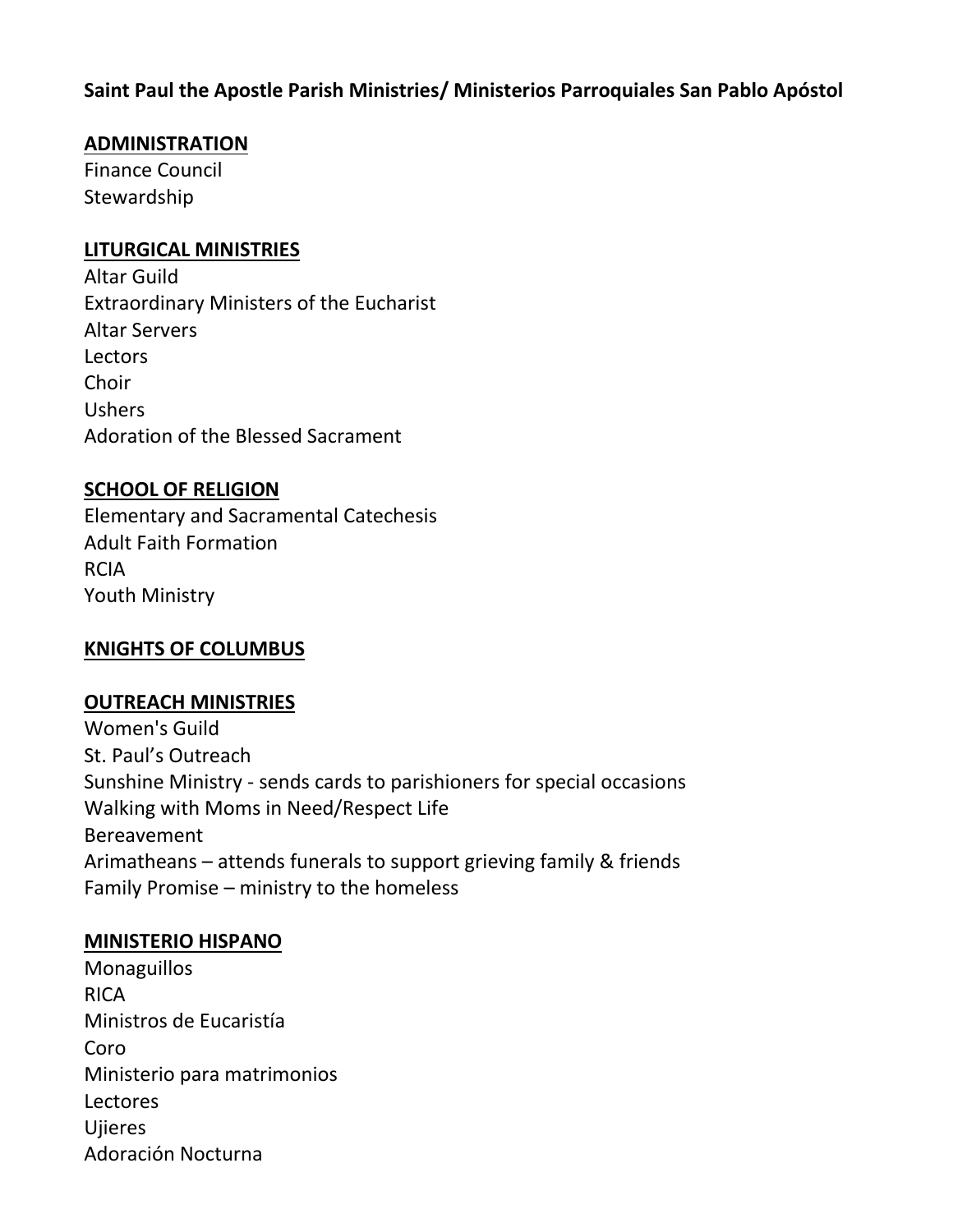## **Iglesia Católica San Pablo Apóstol Cleveland, Georgia Encuesta Parroquial, 2022**

Para devolver las encuestas completadas, los feligreses pueden: \* Colocar la encuesta en la caja de seguridad en el vestíbulo \*Complete la encuesta en línea en

https://www.osvhub.com/stpaulcleveland/forms/parish-survey-1

Se le pide a cada familia o miembro adulto soltero de St. Paul que complete esta encuesta para que nuestra administración pueda planificar mejor el uso de los recursos parroquiales y saber lo que ustedes, los feligreses, desean en cuanto a ministerios y servicios. La información que proporcione permanecerá confidencial y es solo para el uso del párroco y la administración de St. Paul. Es extremadamente importante para nosotros tener esta información de TODOS los feligreses por muchas razones, que incluyen:

- Datos del censo (# y cantidad de hogares registrados en la parroquia)
- Precisión de la información de contacto para una comunicación efectiva
- Anticipar la demanda para el uso de las instalaciones parroquiales (asientos, estacionamiento, etc.)
- Anticipación de la inscripción en educación religiosa (# clases, grupos de edad)
- Preparación sacramental
- Identificar habilidades vocacionales y servicios de beneficio para la parroquia, así como para otros feligreses que necesiten tales servicios
- Identificar personas interesadas en trabajar con uno o más de nuestros ministerios
- Lo más importante, ¿estamos ofreciendo todos los servicios que le gustaría que tuviéramos? ¿Estamos ofreciendo servicios que deberíamos descontinuar para que podamos concentrar los recursos (tiempo, talento y tesoro) en servicios más apropiados?

# *Padre Fabio A. Alvarez Posada*

| <b>Nombre</b> | Primer | Segundo | <b>Apellido</b> | Fecha de<br>nacimiento |
|---------------|--------|---------|-----------------|------------------------|
| Jefe de hogar |        |         |                 |                        |
| Esposa        |        |         |                 |                        |
| Niño/a        |        |         |                 |                        |
| Niño/a        |        |         |                 |                        |
| Niño/a        |        |         |                 |                        |
| Niño/a        |        |         |                 |                        |
| Niño/a        |        |         |                 |                        |
| Niño/a        |        |         |                 |                        |
| Niño/a        |        |         |                 |                        |

#### **I Información familiar:**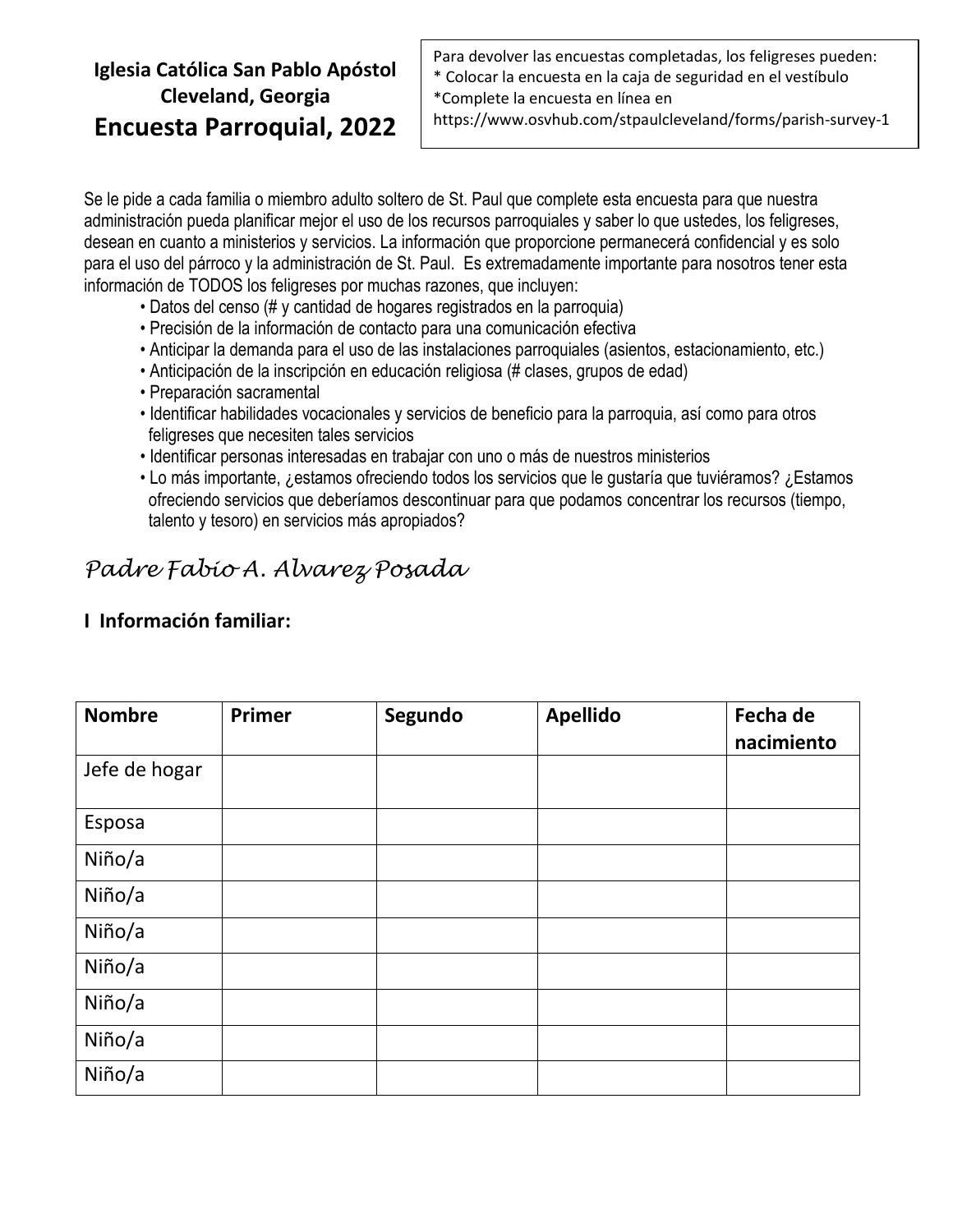| 1. Información del contacto:                                                                                                                                                                                                                                           |  |
|------------------------------------------------------------------------------------------------------------------------------------------------------------------------------------------------------------------------------------------------------------------------|--|
|                                                                                                                                                                                                                                                                        |  |
|                                                                                                                                                                                                                                                                        |  |
|                                                                                                                                                                                                                                                                        |  |
|                                                                                                                                                                                                                                                                        |  |
| 2. Otra(s) persona(s) en su hogar que asisten a misa con usted o su familia:                                                                                                                                                                                           |  |
|                                                                                                                                                                                                                                                                        |  |
|                                                                                                                                                                                                                                                                        |  |
| 3.¿A qué escuelas asisten los niños/as de su familia? Nombres de las escuelas                                                                                                                                                                                          |  |
| <u> 1989 - Johann Harry Harry Harry Harry Harry Harry Harry Harry Harry Harry Harry Harry Harry Harry Harry Harry</u><br><b>Il Participación Parroquial</b><br>1. ¿Cuándo comenzaron usted (y su familia) a asistir a misa y a participar en la vida parroquial de San |  |
| 2. ¿Aproximadamente a cuántas millas vive de St. Paul? _____________                                                                                                                                                                                                   |  |
| 3. ¿A qué misa sueles asistir? (marque uno):<br>Sábado vigilia 5pm) _____ Domingo 8 a.m. ______ 10 a.m. _____ 12:30 p.m. ______                                                                                                                                        |  |
| 4. ¿Usted (y su familia) suele asistir a Misa entre semana en St. Paul? Sí_____ No _____                                                                                                                                                                               |  |
| 5. ¿Usted y/o miembros de su familia participan en ministerios en St. Paul? Sí_____ No______                                                                                                                                                                           |  |
|                                                                                                                                                                                                                                                                        |  |
| 6. ¿Hay otros ministerios a los que usted o miembros de su familia estarían interesados en participar?<br>Sí____ No____ En caso afirmativo, enumere a continuación; será contactado por el líder del<br>ministerio:                                                    |  |
| 7. ¿Usted y/o su familia asisten o participan en reuniones y celebraciones parroquiales?<br>$Si$ No $\Box$                                                                                                                                                             |  |